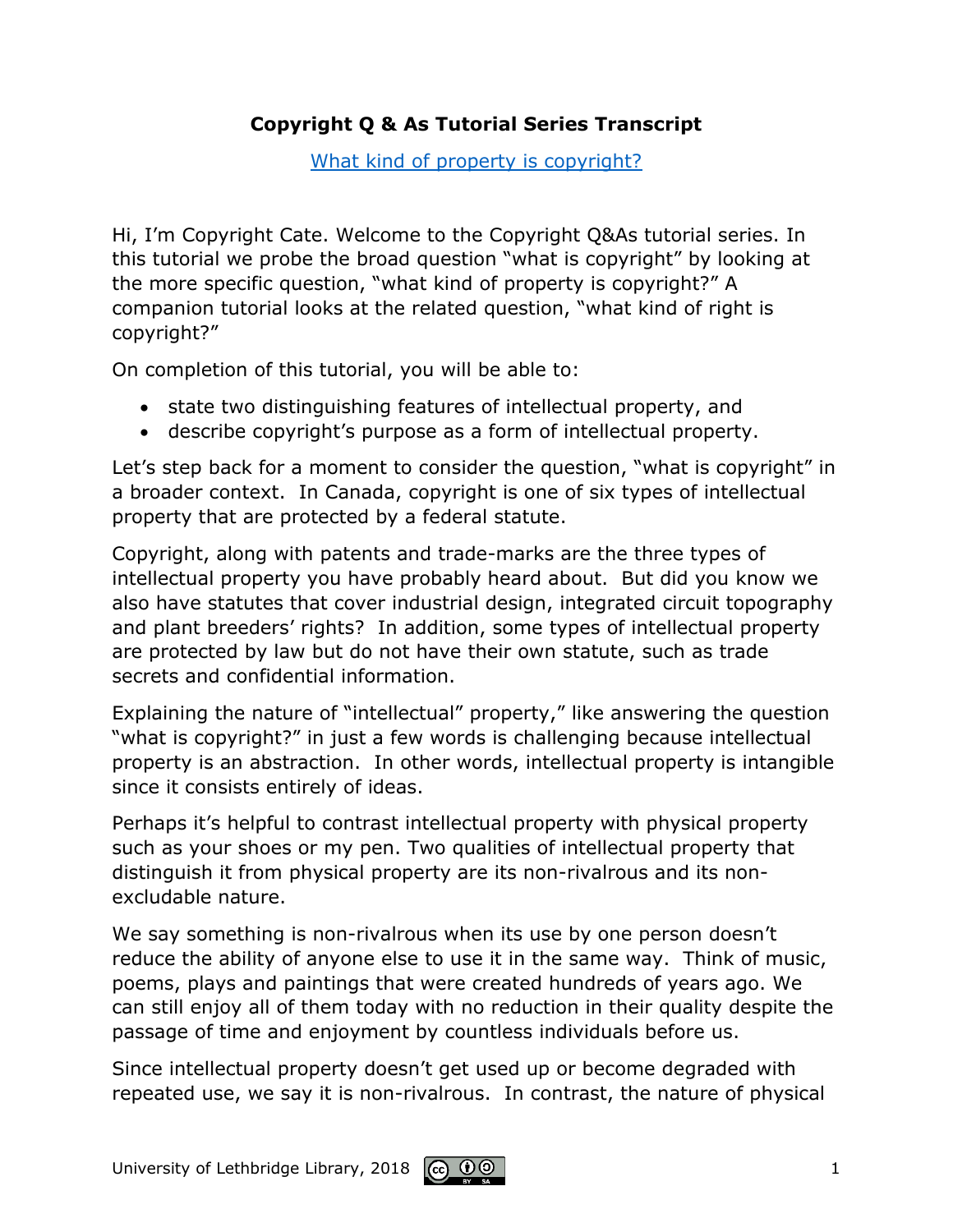property, such as my pen or your shoes, is rivalrous because they will become worn out with repeated use and will eventually no longer be usable by anyone.

We say something is non-excludable when it lacks a natural means to prevent everyone from accessing or enjoying it. Some examples are air, sunshine, street lighting and public radio, since there's no easy way to put fences around them or limit their use only to those who pay a fee or obtain permission.

Intellectual property is non-excludable in the sense that once it is known to someone, they can't simply remove it from their memory. After you write a poem, it's unlikely that you could then forcibly exclude it from your mind. But physical property like pens and shoes are easily excludable. For example, if your shoes are in your gym locker on campus and you happen to be at home, you are excluded from being able to wear them right now.

Because intellectual property such as copyrighted works are non-rivalrous and non-excludable, they are "property" in a sense that is distinctly different than physical property. It's therefore problematic to talk about intellectual property as though it's equivalent to physical property. If I take your only pen, you will have nothing to write notes with, but I cannot actually take your poem away from you. If I were to claim that I wrote your poem, that would not deprive you of your copyright owner's rights or leave you with no poem, even though making such a claim would be unethical.

If copyright in a work is a kind of intellectual property where the work is not depleted with repeated enjoyment by many people and cannot easily be put under lock and key by the owner, how should we properly think about the boundary between private ownership of a copyrighted work and public enjoyment of its use?

The Supreme Court of Canada provided an answer to this question in a 2002 case initiated by a painter named Claude Théberge. The Court said, the Copyright Act is usually presented as a balance between . . . the public interest in encouraging and disseminating of works of the arts and intellect and obtaining a just reward for the creator." The Court went on to say "The proper balance among these kinds of public policy objectives lies not only in recognizing creators' rights but in giving due weight to their limited nature."

Here the Court was not claiming anything new about copyright. It was merely pointing out the societal bargain that was present in the first copyright law, the Statute of Anne, which was enacted to encourage